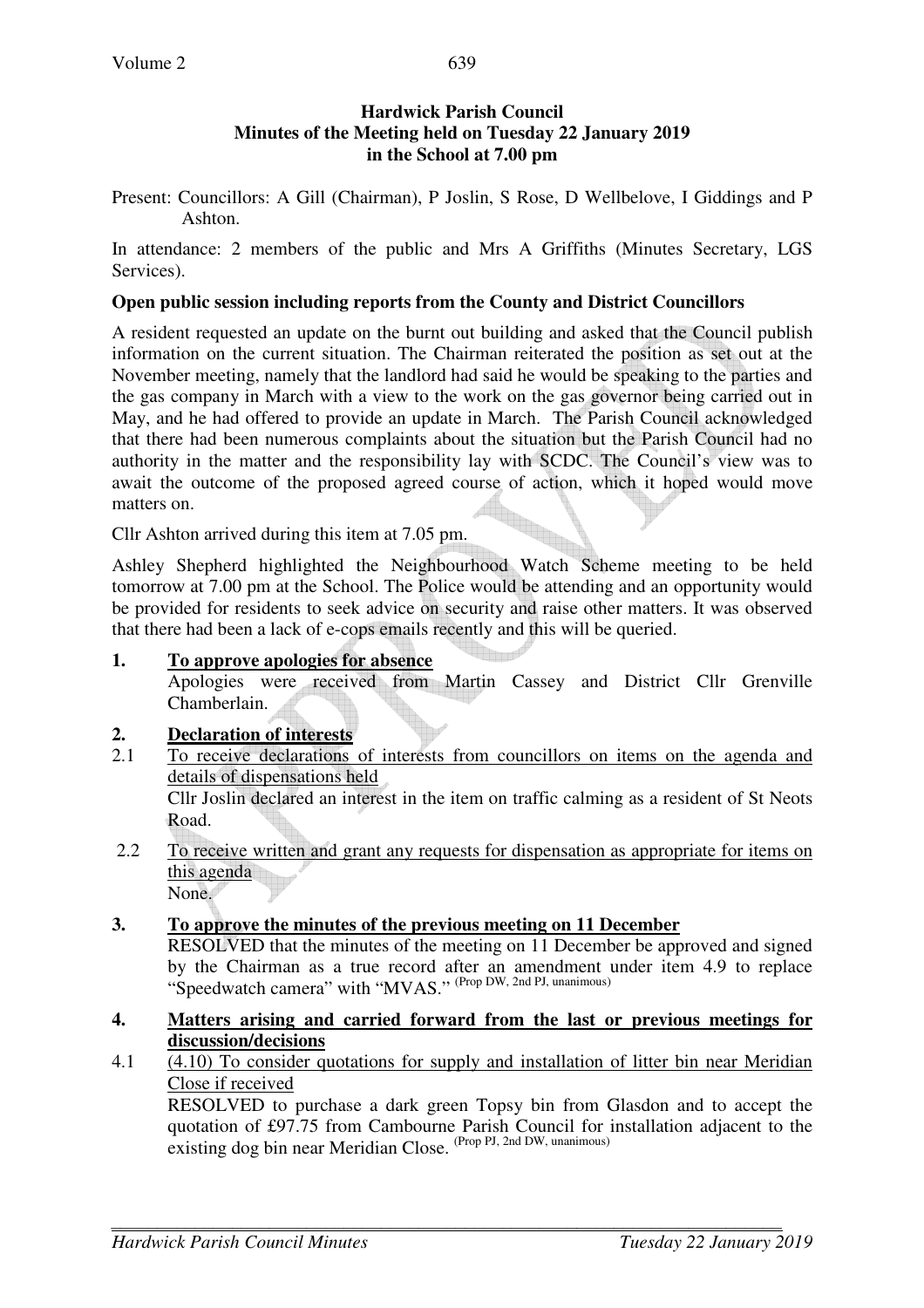#### Volume 2

4.2 (5.2) To consider quotation to move dog bin if received

RESOLVED to accept the quotation of £45.54 from Cambourne Parish Council to move the dog bin from the rear of Grace Crescent to a location near the Portway  $b$ ridleway. (Prop PJ, 2nd PA, unanimous)

4.3 (5.3) To consider locations for a defibrillator and quotations for supply and installation if received

 RESOLVED, having considered the information from the Community Heartbeat Trust, that Cllr Rose be delegated to speak to HSSC to clarify their intentions regarding the installation of an external defibrillator, before the Council reach a decision on the best location.

RESOLVED to give further consideration to this matter at the February meeting.

RESOLVED, given that the telephone box in Main Street was not considered to be in a good enough state of repair to house a defibrillator at present, to write to BT to ask whether they have any paint available, with the aim of having the kiosk smartened up.

4.4 Emergency Plan update

 Cllr Giddings reported and circulated a first draft including a risk assessment. RESOLVED that the Parish Council is in favour of having a simple plan in place and that Cllr Giddings should continue to progress the plan by consulting the emergency services, contacting village organisations, and drawing up a contact list of people with expertise or equipment, such as tree surgeons and 4x4 vehicle owners, who would be willing to assist in the event of an emergency.

RESOLVED that Cllr Giddings should report back to the February meeting.

4.5 Village Plan printing

RESOLVED given that Martin Cassey did not have any further information as yet, to defer this item to the next meeting.

#### **5. Correspondence/communications received**

5.1 Resident – volunteer litter picking under Duke of Edinburgh Award scheme

 RESOLVED that the Parish Council accepts the offer of volunteer litter picking for 1 hour a week for three months, around the street areas on the Limes Estate, subject to the Council's risk assessment which must be complied with. The Parish Council will provide equipment and a hi-vis jacket must be worn, along with suitable protective clothing. RESOLVED that Cllr Giddings be appointed to show the applicant the requirements of the role and provide initial supervision. (Prop PJ, 2nd IG, unanimous)

Cllr Ashton undertook to raise with Comberton Village College the suggestion of offering opportunities for work on the website to young people under the scheme.

- 5.2 Hardwick Play Parks enquiry about play area signage RESOLVED given the advice received from the insurers and RoSPA, not to proceed with signage.
- 5.3 Comberton Parish Council response on Greenways Consultation RESOLVED, having noted the response made by Comberton Parish Council, to await the outcome of the consultation.
- 5.4 CCC Funding for Bikeability cycle training in schools RESOLVED that the Parish Council does not wish to contribute, as it believes the scheme should be funded by the Local Authority.
- 5.5 SCDC Winter Health Packs to consider if any are required and if so how they will be distributed

RESOLVED that the Parish Council does not wish to order any packs at present.

5.6 SCDC – Greater Cambridge Housing Strategy consultation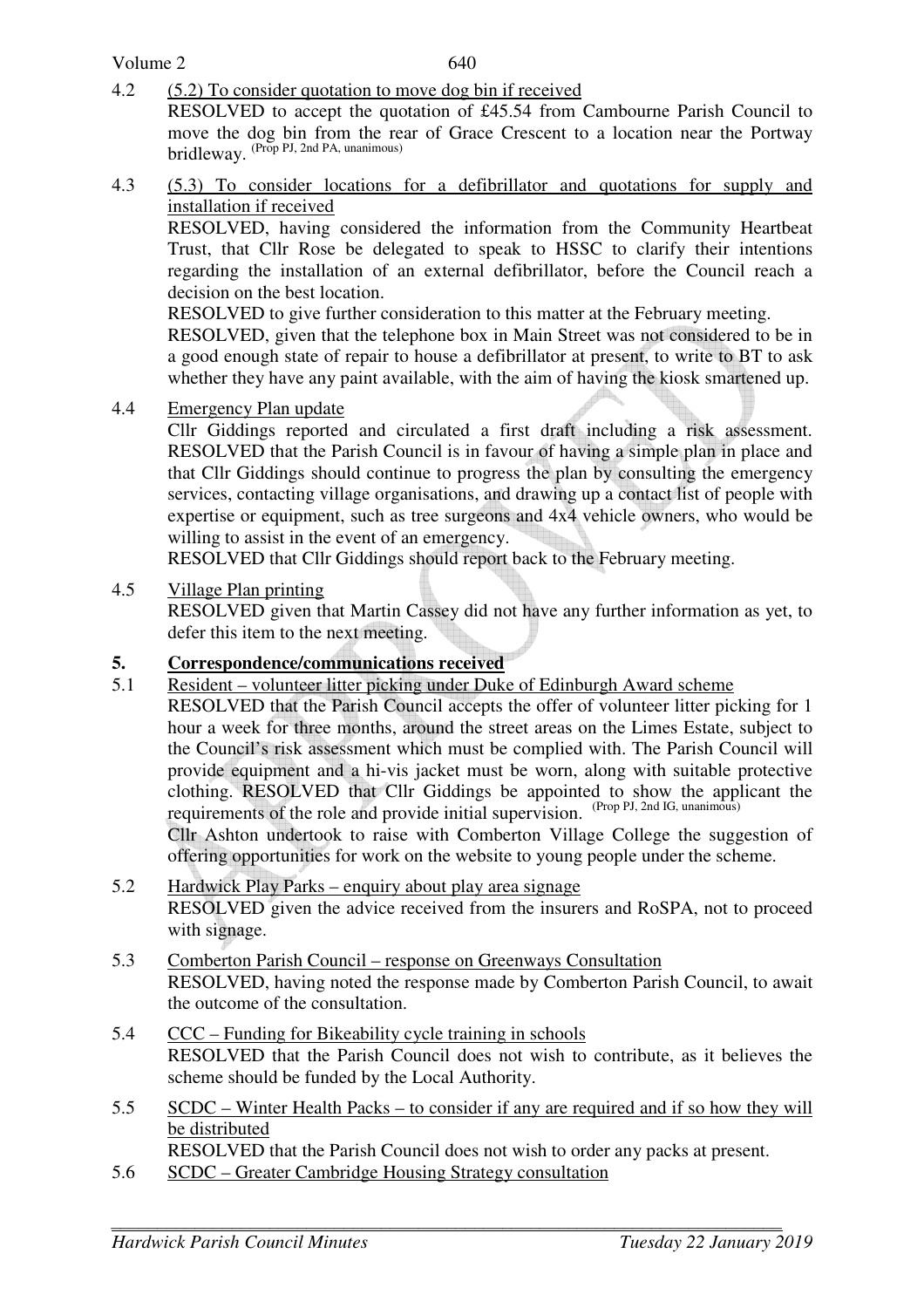RESOLVED that members may respond as individuals should they so wish.

- 5.7 CCC Business Plan consultation Noted.
- 5.8 Resident Parking on bend in Limes Road

 RESOLVED to respond that the Parish Council notes their comments and suggests that if parked vehicles are causing a problem, they should call 101 to report them, although possibly when the building works have been completed, the situation may improve.

5.9 Hardwick Main Street footway/cycleway safety

 Cllr Ashton left the meeting briefly at 8.30 pm and returned at 8.31 pm. Cllr Gill reported that Mike Davies of CCC had suggested a site meeting between County Council officers, Parish Councillors, County Cllr Lina Joseph, and the resident who had raised the issue, regarding the possible widening of the footway on Main Street and Cambridge Road, on 30 January at 9.30 am. The Chairman will clarify the proposals and funding with CCC and report back to the next meeting.

### **6. Planning Applications and Decision notices and tree works applications**

- 6.1 Planning applications received since the last meeting
- 6.1.1 S/4648/18/RM Land south of 279 St Neots Road Approval of matters reserved for appearance, layout and scale following outline planning permission S/3064/16/OL for residential development of up to 155 dwellings

 RESOLVED that the Parish Council objects to the application and wishes to comment that with plans of this size and scale there is a potential impact on traffic flow on St Neots Road and the Parish Council would like to know whether there are any plans to assist with traffic calming.

6.1.2 S/4619/18/RM – Land east of Highfields Road, Highfields Caldecote – Approval of matters reserved for appearance, landscaping, layout and scale following outline planning permission S/2510/15/OL for phase 1 (66 dwellings) of the residential development with associated infrastructure

RESOLVED that the Parish Council has no recommendation but thanks SCDC for keeping it informed.

- 6.1.3 S/4838/18/NM 2 Laxton Avenue Non-material amendment to replace the southern boundary brick wall with 1.8 m high cross board fence on application for a new dwelling (S/1879/17/FL) Noted.
- 6.1.4 S/4790/18/DC 26 Main Street Discharge of condition 5 (a) (details of all proposed windows and doors) Noted.
- 6.2 SCDC Decision Notices
- 6.2.1 S/3809/18/DC Land west of Grace Crescent Discharge of condition 4 (Precise details of equipment) of planning permission S/4551/17/RM - Permission granted.
- 6.3 Tree Works Applications The Parish Council had been informed that a resident had sought quotations for the removal of two Parish Council owned trees on Parish Council land. RESOLVED to write informing the resident that he may not remove them as they are the Parish Council's trees and the Council has been advised that they are healthy and not causing any problems. (Prop AG, 2nd PJ, unanimous)
- **7. Members reports and items for information only**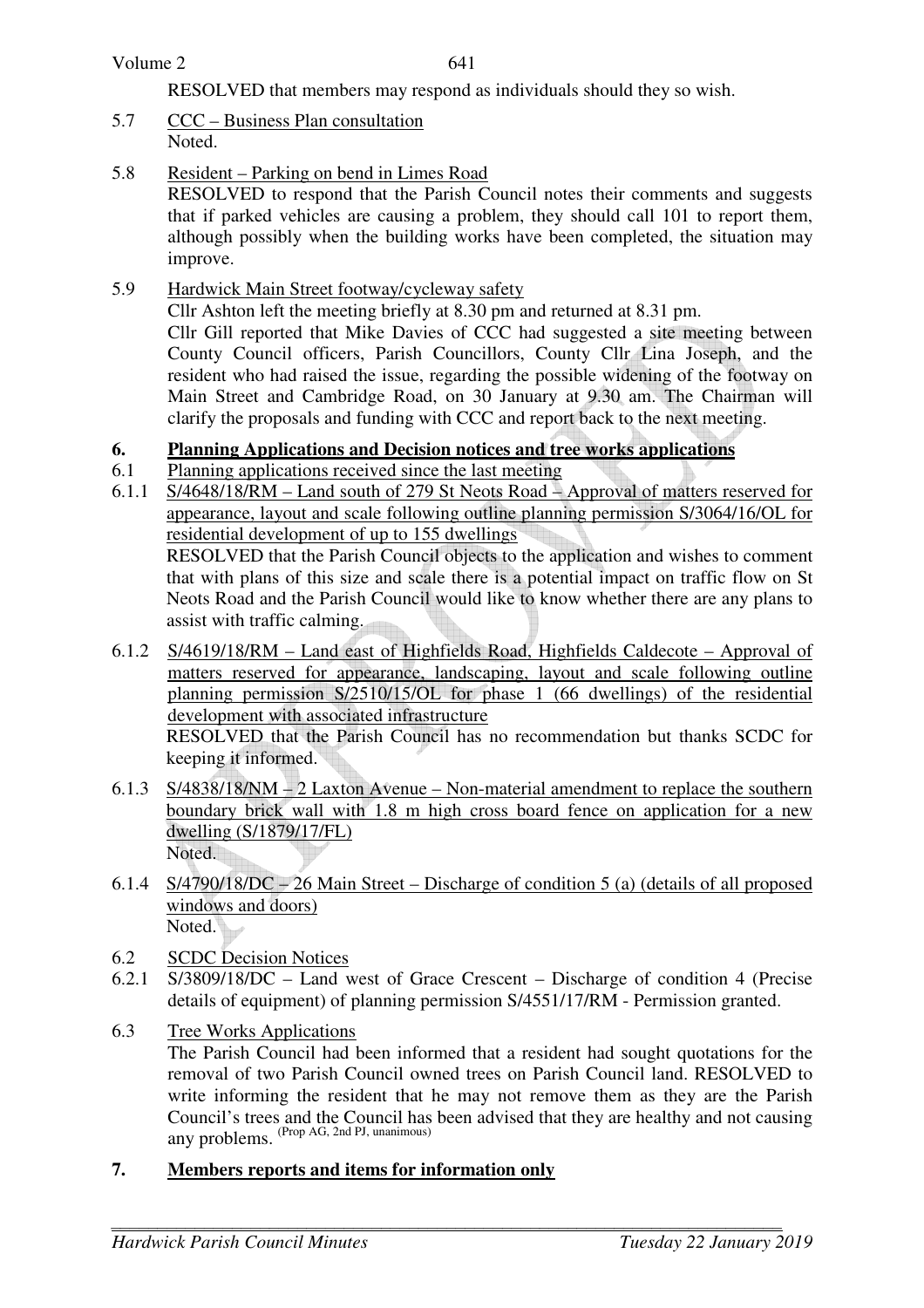### Volume 2

7.1 New Housing Developments and Planning Obligations

Cllr Rose reported on the Hardwick Community Centre Working Group's meeting. A member of HSSC has been invited to join the group. An architect, who is a member of the group, has drawn up a plan showing two possible options for the building. The HSSC member will take the suggestions back to the HSSC committee to discuss the implication. The group has also been interviewing external architects but the outcome has not yet been discussed. The Parish Council will await the feedback.

### 7.2 Speedwatch report including purchase of new speedwatch equipment

 Cllr Joslin reported on the meeting with CCC on 16 January about the LHI bid for the MVAS. A response is expected in April.

 Speedwatch equipment and options were discussed, and the Morelock system, which is recommended by the Police, was preferred. Funding is to be agreed at the budget meeting.

Cllr Giddings left the meeting during this item at 9.20 pm and returned at 9.22 pm.

# 7.3 Traffic Calming on St Neots Road – to consider options

 Cllr Joslin spoke to her previously circulated written report. A survey including recommendations for options is available from CCC at a cost of £500.00. It was observed that initiating the PFHI might commit the Parish Council to subsequent expenditure, which would be dependent on funding via changes to the S106 agreement, as the Parish Council could not fund the scheme itself. Furthermore, any advice received could be superseded by developments with the new busway, a decision on which should be due in the autumn.

 RESOLVED that Cllr Ashton be authorised to speak to James Fisher of SCDC to make enquiries about re-negotiating the S106 agreement with a view to re-allocating funding for electronic signs for traffic calming.

 RESOLVED to proceed with commissioning the report and recommendations only from CCC for a cost of £500.00 to clarify what would be involved and obtain options, and that Cllr Joslin should speak to Josh Rutherford at CCC. (Prop PJ, 2nd PA, carried with 1) against and 3 abstentions)

7.4 Graffiti on Bus Shelters – to consider options

 RESOLVED, given that all the bus shelters on St Neots Road except for the one near Miller's Way, had been damaged by graffiti, to obtain prices for cleaning it off, and to delegate acceptance to the Clerk if the cost is within delegated powers.

Cllr Ashton briefly left the meeting at 9.50 pm and returned at 9.54 pm.

Cllr Rose left the meeting at 9.52 pm and did not return.

# **8. Finance, procedure and risk assessment**

8.1 To consider any quotes for urgent work required because of risk and Clerk's use of delegated powers

None.

8.2 To receive play areas and skate park inspection reports

Cllr Wellbelove reported that the Grasscrete surfaces around all the first phase equipment had sunk unevenly, causing a trip hazard, and the area was extremely muddy so that the climbers were covered in mud and very slippery. A hole had also been reported at the bottom of the Phase 1 slide, with concrete showing through, which needed to be removed. Holes previously reported in the safety surface had not been repaired as requested.

RESOLVED to ask Kompan to return as a matter of urgency to rectify the above problems, and to provide options and quotations for a more permanent surface to fill in the sunken areas in front of the benches which were full of water.